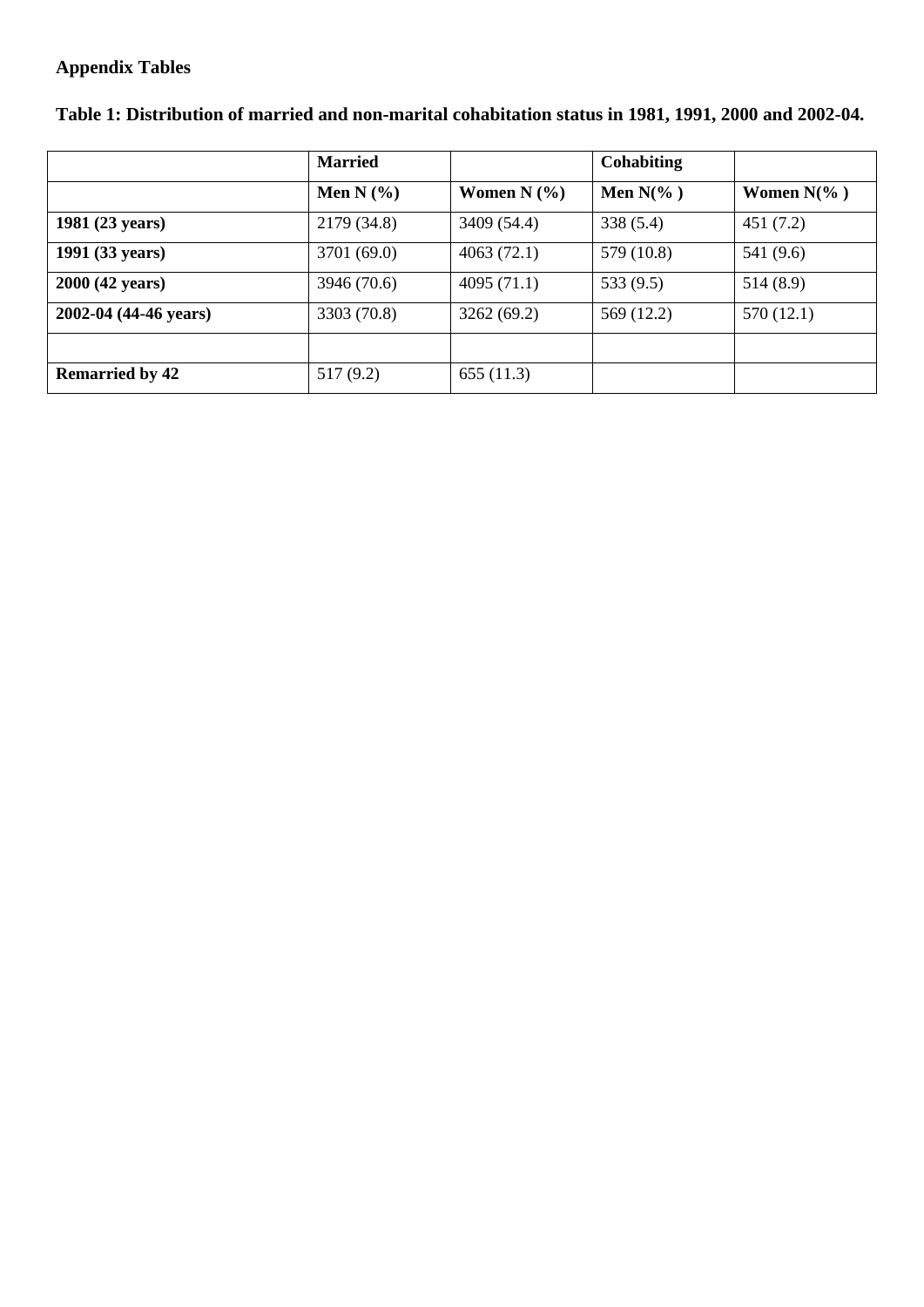# **Table 2: Descriptive statistics of all covariates included in the models (Men) (N=4970)**

|                                           |                    | N    | %          |                                                        |                          | Ν          | %         |
|-------------------------------------------|--------------------|------|------------|--------------------------------------------------------|--------------------------|------------|-----------|
| Financial hardship at 11                  | Yes                | 372  |            | 9 Parental divorce at 16                               | Yes                      | 145        | 3.2       |
|                                           | No                 | 3771 | 91         |                                                        | <b>No</b>                | 4378       | 96.8      |
|                                           | missing            | 827  |            |                                                        | missing                  | 447        |           |
| Paternal social class at 7                | i.                 | 261  |            | 6.2 Smoking at 16                                      | Never smoked             | 2443       | 64.7      |
|                                           | ii.                | 675  | 16         |                                                        | 0-29 cigarettes per week | 605        | 16.0      |
|                                           | iii non-mai        | 436  | 10.3       |                                                        | 30+ cigarettes per week  | 731        | 19.3      |
|                                           | iii manual         | 1904 | 45         |                                                        | missing                  | 1191       |           |
|                                           | iv non-mai         | 81   |            | 1.9 Depression at 23                                   | Not depressed            | 4259       | 96.5      |
|                                           | iv manual          | 647  | 15.3       |                                                        | Depressed                | 153        | 3.5       |
|                                           | v                  | 226  | 5.3        |                                                        | missing                  | 558        |           |
|                                           | missing            | 740  |            | Long standing illness at 23                            | Yes                      | 205        | 4.6       |
| Housing tenure at 7                       | Owner              | 1936 | 44.6       |                                                        | No                       | 4216       | 95.4      |
|                                           | Other              | 2402 | 55.4       |                                                        | missing                  | 549        |           |
|                                           |                    | 632  |            | Self-rated health at 23                                | excellent                | 2155       | 48.8      |
|                                           | missing<br>$0 - 4$ | 6    | 0.3        |                                                        |                          | 1916       | 43.3      |
| Paternal weekly net pay at 16             | `5-`9              |      | 0.3        |                                                        | good<br>fair             |            | 7.3       |
|                                           | $10-14$            | 6    |            |                                                        |                          | 321<br>28  | 0.6       |
|                                           | $15-19$            | 15   | 0.8<br>2.9 |                                                        | poor                     |            |           |
|                                           | $20-24$            | 56   |            |                                                        | missing                  | 550<br>410 |           |
|                                           |                    | 242  |            | 12.4 Unemployed at 23                                  | Yes                      |            | 21.0      |
|                                           | `25-`29            | 482  | 24.7       |                                                        | <b>No</b>                | 1527       | 78.3      |
|                                           | $30-34$            | 468  | 24         |                                                        | missing                  | 3033       |           |
|                                           | $35-39$            | 290  |            | 14.9 Housing tenure at 23                              | Owner                    | 1071       | 52.0      |
|                                           | `40-`44            | 175  | 9          |                                                        | Other                    | 979        | 48.0      |
|                                           | `45-`49            | 83   | 4.3        |                                                        | missing                  | 2920       |           |
|                                           | `50-`59            | 69   |            | 3.5 Smoking at 23                                      | Never smoked             | 1297       | 28.8      |
|                                           | `60 plus           | 60   | 3.1        |                                                        | Ex-occasional smoker     | 1440       | 32.0      |
|                                           | missing            | 3018 |            |                                                        | Current smoker           | 1760       | 39.2      |
| Access to household amenities sole use of |                    | 3628 | 83.9       |                                                        | missing                  | 473        |           |
|                                           | sole use of        | 263  |            | 6.1 Drinking frequency at 23                           | Never drinks             | 131        | 2.9       |
|                                           | sole use of        | 202  | 4.7        |                                                        | Special occasions only   | 271        | $6.0$     |
|                                           | shared no          | 233  | 5.4        |                                                        | Less than weekly         | 398        | 8.9       |
|                                           | missing            | 644  |            |                                                        | 1-2 times per week       | 2251       | 50.1      |
| Education at 23                           | no qualific        | 463  | 11         |                                                        | Most days                | 1443       | 32.1      |
|                                           | $cse$ 2-5/eq       | 493  | 11.7       |                                                        | missing                  | 476        |           |
|                                           | O level/eg         | 1428 |            | 34 Physical activity frequency at 23 5+ times per week |                          | 405        | 9.0       |
|                                           | A level/equ        | 991  | 23.6       |                                                        | 3-4 times per week       | 530        | 11.8      |
|                                           | high qual/r        | 393  | 9.3        |                                                        | 1-2 times per week       | 968        | 21.6      |
|                                           | degree/hig         | 437  | 10.4       |                                                        | 2-3 times last 4 weeks   | 500        | 11.1      |
|                                           | missing            | 765  |            |                                                        | once last 4 weeks        | 318        | 7.1       |
| Social class at 23                        | manual             | 2125 | 61         |                                                        | None last 4 weeks        | 1,770      | 39.4      |
|                                           | non-manu           | 1367 | 39         |                                                        | missing                  | 479        |           |
|                                           | missing            | 1478 |            | Partnership trajectory                                 | Class 1                  | 3073       | 16.6      |
| Health centre attendance at 16 no         |                    | 1404 | 38.8       |                                                        | Class 2                  | 411        | 2.2       |
|                                           | yes, once          | 990  | 27.4       |                                                        | Class 3                  | 372        | 2.0       |
|                                           | yes, twice         | 576  | 15.9       |                                                        | Class 4                  | 467        | 2.5       |
|                                           | yes, 3 time        | 268  | 7.4        |                                                        | Class 5                  | 94         | 0.5       |
|                                           | yes, 4 time        | 125  | 3.5        |                                                        | Class 6                  | 553        | 3.0       |
|                                           | yes, 5+ tim        | 194  | 5.4        |                                                        | missing                  | $\Omega$   |           |
|                                           | yes, don't l       | 58   | 1.6        |                                                        | N                        | Mean       | <b>SD</b> |
|                                           | missing            | 1355 |            | Height at 7                                            | 4118                     | 1.2        | 0.0       |
| Disability at 16                          | Yes                | 260  |            | 7.4 Behaviour score at 16                              | 3679                     | 3.8        | 3.7       |
|                                           | No                 | 3234 |            | 92.6 Cognitive ability at 11                           | 4271                     | 44.2       | 15.6      |
|                                           | missing            | 1476 |            | Height at 23                                           | 4398                     | 1.8        | 0.1       |
|                                           |                    |      |            | BMI at 23                                              | 4418                     | 23.0       | 2.8       |
|                                           |                    |      |            | Net household income at 23                             | 4498                     | 7.1        | 3.4       |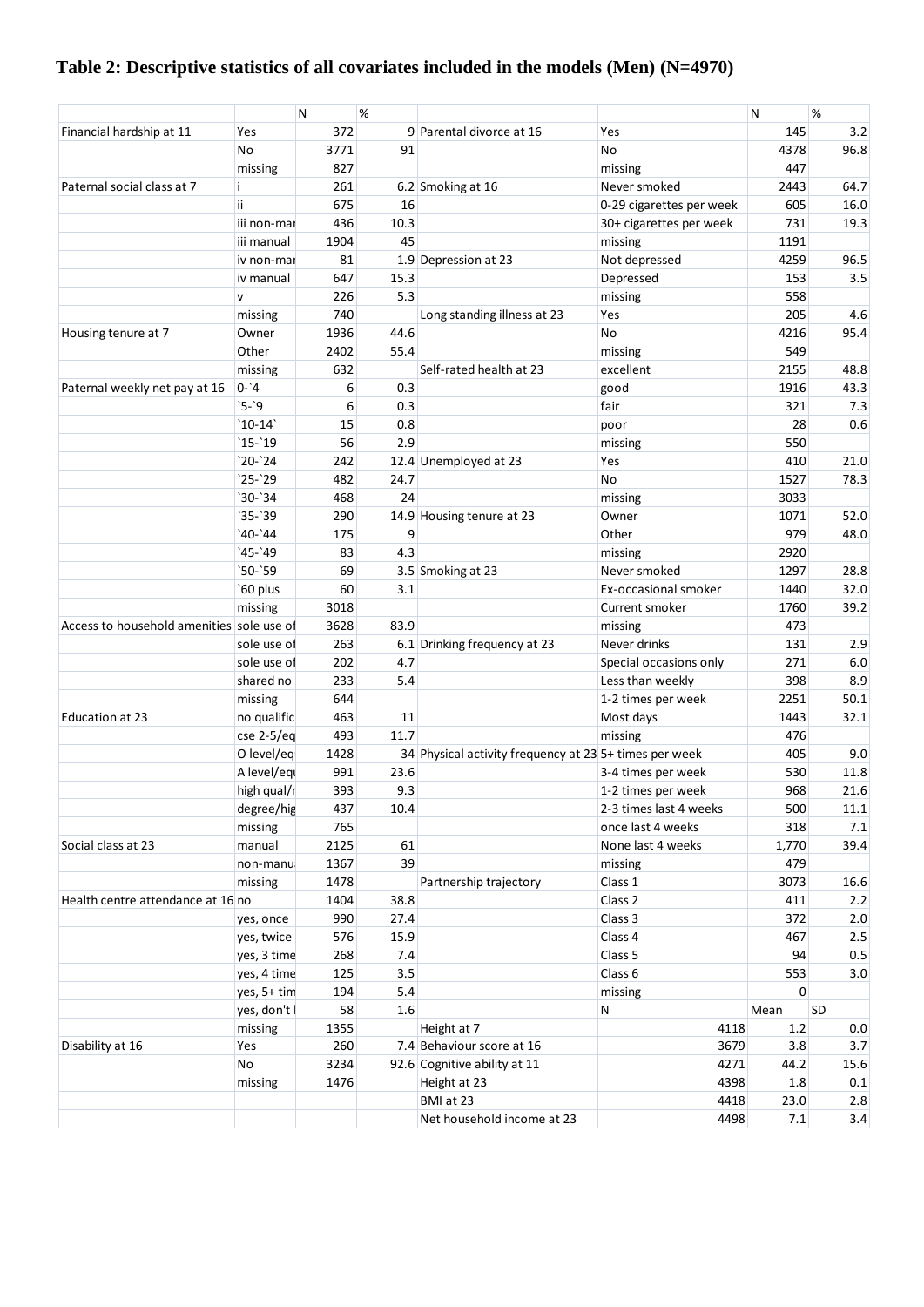# **Table 3: Descriptive statistics of all covariates included in the models (Women) (N=5256)**

| 455<br>10.4 Parental divorce at 16<br>191<br>4.0<br>Financial hardship at 11<br>Yes<br>Yes<br>No<br>3935<br>No<br>4597<br>96.0<br>89.6<br>866<br>468<br>missing<br>missing<br>Paternal social class at 7<br>259<br>2710<br>66.5<br>i.<br>5.8 Smoking at 16<br>Never smd<br>703<br>15.6<br>20.4<br>0-29 cigare<br>830<br>ii.<br>10.7<br>481<br>30+ cigare<br>533<br>13.1<br>iii non-mai<br>2021<br>44.8<br>1183<br>iii manual<br>missing<br>80<br>Not depre:<br>4255<br>89.9<br>1.8 Depression at 23<br>iv non-mai<br>476<br>712<br>15.8<br>Depressed<br>10.1<br>iv manual<br>5.8<br>260<br>missing<br>525<br>v<br>740<br>Long standing illness at 23<br>183<br>3.8<br>Yes<br>missing<br>2022<br>43.6<br><b>No</b><br>4560<br>96.2<br>Owner<br>Housing tenure at 7<br>Other<br>2619<br>56.4<br>513<br>missing<br>615<br>Self-rated health at 23<br>excellent<br>2009<br>42.4<br>missing<br>Paternal weekly net pay a 0-'4<br>3<br>0.1<br>2276<br>48.0<br>good<br>$5-9$<br>3<br>0.1<br>fair<br>8.8<br>419<br>$10-14$<br>14<br>0.7<br>38<br>0.8<br>poor<br>`15-`19<br>53<br>2.6<br>514<br>missing<br>$20-24$<br>280<br>13.7 Unemployed at 23<br>279<br>Yes<br>14.4<br>$25 - 29$<br>No<br>486<br>23.8<br>1649<br>84.9<br>$30-34$<br>24.0<br>491<br>3328<br>missing<br>$35-39$<br>273<br>1844<br>55.0<br>13.4 Housing tenure at 23<br>Owner<br>$'40-44$<br>212<br>10.4<br>Other<br>1454<br>45.0<br>`45-`49<br>94<br>4.6<br>1958<br>missing<br>`50-`59<br>1625<br>60<br>33.7<br>2.9 Smoking at 23<br>Never smo<br>75<br>`60 plus<br>3.7<br>1319<br>27.4<br>Ex-occasio<br>3212<br>1878<br>39.0<br>missing<br>Current sm<br>Access to household ame sole use of<br>3811<br>82.7<br>434<br>missing<br>283<br>Never drin<br>266<br>5.5<br>sole use of<br>6.1 Drinking frequency at 23<br>246<br>5.3<br>Special occ<br>1044<br>21.6<br>sole use of<br>16.7<br>shared no<br>267<br>5.8<br>Less than $\sqrt{ }$<br>803<br>46.1<br>649<br>1-2 times $\mu$<br>2200<br>missing<br>601<br>no qualific<br>13.1<br>488<br>10.1<br>Education at 23<br>Most days<br>$cse$ 2-5/eq<br>680<br>14.8<br>455<br>missing<br>O level/eq<br>1799<br>39.2 Physical activity frequency 5+ times p<br>170<br>3.5<br>570<br>191<br>4.0<br>A level/equ<br>12.4<br>3-4 times $\mathbf{r}$<br>high qual/r<br>11.4<br>525<br>1-2 times $\mu$<br>724<br>15.0<br>degree/hig<br>416<br>9.1<br>$2-3$ times $ $<br>405<br>8.4<br>665<br>once last 4<br>307<br>6.4<br>missing<br>Social class at 23<br>1072<br>None last<br>manual<br>27.9<br>3,024<br>62.7<br>2776<br>72.1<br>435<br>missing<br>non-manu<br>Class 1<br>1408<br>Partnership trajectory<br>2209<br>11.9<br>missing<br>30.4<br>Class 2<br>Health centre attendance no<br>1166<br>1215<br>6.6<br>Class 3<br>978<br>25.6<br>429<br>2.3<br>yes, once<br>Class 4<br>659<br>17.2<br>294<br>1.6<br>yes, twice<br>346<br>9.0<br>Class 5<br>457<br>2.5<br>yes, 3 time<br>Class 6<br>206<br>5.4<br>652<br>3.5<br>yes, 4 time<br>10.5<br>402<br>$\mathbf 0$<br>yes, 5+ tim<br>missing<br>yes, don't  <br>73<br>1.9<br>N<br>Mean<br>SD<br>4362<br>1.2<br>0.1<br>missing<br>1426<br>Height at 7<br>206<br>5.5 Behaviour score at 16<br>3901<br>3.5<br>Disability at 16<br>Yes<br>4<br>3536<br>15.1<br>No<br>94.5 Cognitive ability at 11<br>4547<br>46.3<br>22.2<br>1514<br>BMI at 23<br>4748<br>3.2<br>missing<br>Net household income at 2<br>4822<br>7.2<br>3.5 |  | N | $\%$ |  | N | $\%$ |
|--------------------------------------------------------------------------------------------------------------------------------------------------------------------------------------------------------------------------------------------------------------------------------------------------------------------------------------------------------------------------------------------------------------------------------------------------------------------------------------------------------------------------------------------------------------------------------------------------------------------------------------------------------------------------------------------------------------------------------------------------------------------------------------------------------------------------------------------------------------------------------------------------------------------------------------------------------------------------------------------------------------------------------------------------------------------------------------------------------------------------------------------------------------------------------------------------------------------------------------------------------------------------------------------------------------------------------------------------------------------------------------------------------------------------------------------------------------------------------------------------------------------------------------------------------------------------------------------------------------------------------------------------------------------------------------------------------------------------------------------------------------------------------------------------------------------------------------------------------------------------------------------------------------------------------------------------------------------------------------------------------------------------------------------------------------------------------------------------------------------------------------------------------------------------------------------------------------------------------------------------------------------------------------------------------------------------------------------------------------------------------------------------------------------------------------------------------------------------------------------------------------------------------------------------------------------------------------------------------------------------------------------------------------------------------------------------------------------------------------------------------------------------------------------------------------------------------------------------------------------------------------------------------------------------------------------------------------------------------------------------------------------------------------------------------------------------------------------------------------------------------------------------------------------------------------------------------------------------------------------------------------------------------------------------------------------------------------------------------------------------|--|---|------|--|---|------|
|                                                                                                                                                                                                                                                                                                                                                                                                                                                                                                                                                                                                                                                                                                                                                                                                                                                                                                                                                                                                                                                                                                                                                                                                                                                                                                                                                                                                                                                                                                                                                                                                                                                                                                                                                                                                                                                                                                                                                                                                                                                                                                                                                                                                                                                                                                                                                                                                                                                                                                                                                                                                                                                                                                                                                                                                                                                                                                                                                                                                                                                                                                                                                                                                                                                                                                                                                                          |  |   |      |  |   |      |
|                                                                                                                                                                                                                                                                                                                                                                                                                                                                                                                                                                                                                                                                                                                                                                                                                                                                                                                                                                                                                                                                                                                                                                                                                                                                                                                                                                                                                                                                                                                                                                                                                                                                                                                                                                                                                                                                                                                                                                                                                                                                                                                                                                                                                                                                                                                                                                                                                                                                                                                                                                                                                                                                                                                                                                                                                                                                                                                                                                                                                                                                                                                                                                                                                                                                                                                                                                          |  |   |      |  |   |      |
|                                                                                                                                                                                                                                                                                                                                                                                                                                                                                                                                                                                                                                                                                                                                                                                                                                                                                                                                                                                                                                                                                                                                                                                                                                                                                                                                                                                                                                                                                                                                                                                                                                                                                                                                                                                                                                                                                                                                                                                                                                                                                                                                                                                                                                                                                                                                                                                                                                                                                                                                                                                                                                                                                                                                                                                                                                                                                                                                                                                                                                                                                                                                                                                                                                                                                                                                                                          |  |   |      |  |   |      |
|                                                                                                                                                                                                                                                                                                                                                                                                                                                                                                                                                                                                                                                                                                                                                                                                                                                                                                                                                                                                                                                                                                                                                                                                                                                                                                                                                                                                                                                                                                                                                                                                                                                                                                                                                                                                                                                                                                                                                                                                                                                                                                                                                                                                                                                                                                                                                                                                                                                                                                                                                                                                                                                                                                                                                                                                                                                                                                                                                                                                                                                                                                                                                                                                                                                                                                                                                                          |  |   |      |  |   |      |
|                                                                                                                                                                                                                                                                                                                                                                                                                                                                                                                                                                                                                                                                                                                                                                                                                                                                                                                                                                                                                                                                                                                                                                                                                                                                                                                                                                                                                                                                                                                                                                                                                                                                                                                                                                                                                                                                                                                                                                                                                                                                                                                                                                                                                                                                                                                                                                                                                                                                                                                                                                                                                                                                                                                                                                                                                                                                                                                                                                                                                                                                                                                                                                                                                                                                                                                                                                          |  |   |      |  |   |      |
|                                                                                                                                                                                                                                                                                                                                                                                                                                                                                                                                                                                                                                                                                                                                                                                                                                                                                                                                                                                                                                                                                                                                                                                                                                                                                                                                                                                                                                                                                                                                                                                                                                                                                                                                                                                                                                                                                                                                                                                                                                                                                                                                                                                                                                                                                                                                                                                                                                                                                                                                                                                                                                                                                                                                                                                                                                                                                                                                                                                                                                                                                                                                                                                                                                                                                                                                                                          |  |   |      |  |   |      |
|                                                                                                                                                                                                                                                                                                                                                                                                                                                                                                                                                                                                                                                                                                                                                                                                                                                                                                                                                                                                                                                                                                                                                                                                                                                                                                                                                                                                                                                                                                                                                                                                                                                                                                                                                                                                                                                                                                                                                                                                                                                                                                                                                                                                                                                                                                                                                                                                                                                                                                                                                                                                                                                                                                                                                                                                                                                                                                                                                                                                                                                                                                                                                                                                                                                                                                                                                                          |  |   |      |  |   |      |
|                                                                                                                                                                                                                                                                                                                                                                                                                                                                                                                                                                                                                                                                                                                                                                                                                                                                                                                                                                                                                                                                                                                                                                                                                                                                                                                                                                                                                                                                                                                                                                                                                                                                                                                                                                                                                                                                                                                                                                                                                                                                                                                                                                                                                                                                                                                                                                                                                                                                                                                                                                                                                                                                                                                                                                                                                                                                                                                                                                                                                                                                                                                                                                                                                                                                                                                                                                          |  |   |      |  |   |      |
|                                                                                                                                                                                                                                                                                                                                                                                                                                                                                                                                                                                                                                                                                                                                                                                                                                                                                                                                                                                                                                                                                                                                                                                                                                                                                                                                                                                                                                                                                                                                                                                                                                                                                                                                                                                                                                                                                                                                                                                                                                                                                                                                                                                                                                                                                                                                                                                                                                                                                                                                                                                                                                                                                                                                                                                                                                                                                                                                                                                                                                                                                                                                                                                                                                                                                                                                                                          |  |   |      |  |   |      |
|                                                                                                                                                                                                                                                                                                                                                                                                                                                                                                                                                                                                                                                                                                                                                                                                                                                                                                                                                                                                                                                                                                                                                                                                                                                                                                                                                                                                                                                                                                                                                                                                                                                                                                                                                                                                                                                                                                                                                                                                                                                                                                                                                                                                                                                                                                                                                                                                                                                                                                                                                                                                                                                                                                                                                                                                                                                                                                                                                                                                                                                                                                                                                                                                                                                                                                                                                                          |  |   |      |  |   |      |
|                                                                                                                                                                                                                                                                                                                                                                                                                                                                                                                                                                                                                                                                                                                                                                                                                                                                                                                                                                                                                                                                                                                                                                                                                                                                                                                                                                                                                                                                                                                                                                                                                                                                                                                                                                                                                                                                                                                                                                                                                                                                                                                                                                                                                                                                                                                                                                                                                                                                                                                                                                                                                                                                                                                                                                                                                                                                                                                                                                                                                                                                                                                                                                                                                                                                                                                                                                          |  |   |      |  |   |      |
|                                                                                                                                                                                                                                                                                                                                                                                                                                                                                                                                                                                                                                                                                                                                                                                                                                                                                                                                                                                                                                                                                                                                                                                                                                                                                                                                                                                                                                                                                                                                                                                                                                                                                                                                                                                                                                                                                                                                                                                                                                                                                                                                                                                                                                                                                                                                                                                                                                                                                                                                                                                                                                                                                                                                                                                                                                                                                                                                                                                                                                                                                                                                                                                                                                                                                                                                                                          |  |   |      |  |   |      |
|                                                                                                                                                                                                                                                                                                                                                                                                                                                                                                                                                                                                                                                                                                                                                                                                                                                                                                                                                                                                                                                                                                                                                                                                                                                                                                                                                                                                                                                                                                                                                                                                                                                                                                                                                                                                                                                                                                                                                                                                                                                                                                                                                                                                                                                                                                                                                                                                                                                                                                                                                                                                                                                                                                                                                                                                                                                                                                                                                                                                                                                                                                                                                                                                                                                                                                                                                                          |  |   |      |  |   |      |
|                                                                                                                                                                                                                                                                                                                                                                                                                                                                                                                                                                                                                                                                                                                                                                                                                                                                                                                                                                                                                                                                                                                                                                                                                                                                                                                                                                                                                                                                                                                                                                                                                                                                                                                                                                                                                                                                                                                                                                                                                                                                                                                                                                                                                                                                                                                                                                                                                                                                                                                                                                                                                                                                                                                                                                                                                                                                                                                                                                                                                                                                                                                                                                                                                                                                                                                                                                          |  |   |      |  |   |      |
|                                                                                                                                                                                                                                                                                                                                                                                                                                                                                                                                                                                                                                                                                                                                                                                                                                                                                                                                                                                                                                                                                                                                                                                                                                                                                                                                                                                                                                                                                                                                                                                                                                                                                                                                                                                                                                                                                                                                                                                                                                                                                                                                                                                                                                                                                                                                                                                                                                                                                                                                                                                                                                                                                                                                                                                                                                                                                                                                                                                                                                                                                                                                                                                                                                                                                                                                                                          |  |   |      |  |   |      |
|                                                                                                                                                                                                                                                                                                                                                                                                                                                                                                                                                                                                                                                                                                                                                                                                                                                                                                                                                                                                                                                                                                                                                                                                                                                                                                                                                                                                                                                                                                                                                                                                                                                                                                                                                                                                                                                                                                                                                                                                                                                                                                                                                                                                                                                                                                                                                                                                                                                                                                                                                                                                                                                                                                                                                                                                                                                                                                                                                                                                                                                                                                                                                                                                                                                                                                                                                                          |  |   |      |  |   |      |
|                                                                                                                                                                                                                                                                                                                                                                                                                                                                                                                                                                                                                                                                                                                                                                                                                                                                                                                                                                                                                                                                                                                                                                                                                                                                                                                                                                                                                                                                                                                                                                                                                                                                                                                                                                                                                                                                                                                                                                                                                                                                                                                                                                                                                                                                                                                                                                                                                                                                                                                                                                                                                                                                                                                                                                                                                                                                                                                                                                                                                                                                                                                                                                                                                                                                                                                                                                          |  |   |      |  |   |      |
|                                                                                                                                                                                                                                                                                                                                                                                                                                                                                                                                                                                                                                                                                                                                                                                                                                                                                                                                                                                                                                                                                                                                                                                                                                                                                                                                                                                                                                                                                                                                                                                                                                                                                                                                                                                                                                                                                                                                                                                                                                                                                                                                                                                                                                                                                                                                                                                                                                                                                                                                                                                                                                                                                                                                                                                                                                                                                                                                                                                                                                                                                                                                                                                                                                                                                                                                                                          |  |   |      |  |   |      |
|                                                                                                                                                                                                                                                                                                                                                                                                                                                                                                                                                                                                                                                                                                                                                                                                                                                                                                                                                                                                                                                                                                                                                                                                                                                                                                                                                                                                                                                                                                                                                                                                                                                                                                                                                                                                                                                                                                                                                                                                                                                                                                                                                                                                                                                                                                                                                                                                                                                                                                                                                                                                                                                                                                                                                                                                                                                                                                                                                                                                                                                                                                                                                                                                                                                                                                                                                                          |  |   |      |  |   |      |
|                                                                                                                                                                                                                                                                                                                                                                                                                                                                                                                                                                                                                                                                                                                                                                                                                                                                                                                                                                                                                                                                                                                                                                                                                                                                                                                                                                                                                                                                                                                                                                                                                                                                                                                                                                                                                                                                                                                                                                                                                                                                                                                                                                                                                                                                                                                                                                                                                                                                                                                                                                                                                                                                                                                                                                                                                                                                                                                                                                                                                                                                                                                                                                                                                                                                                                                                                                          |  |   |      |  |   |      |
|                                                                                                                                                                                                                                                                                                                                                                                                                                                                                                                                                                                                                                                                                                                                                                                                                                                                                                                                                                                                                                                                                                                                                                                                                                                                                                                                                                                                                                                                                                                                                                                                                                                                                                                                                                                                                                                                                                                                                                                                                                                                                                                                                                                                                                                                                                                                                                                                                                                                                                                                                                                                                                                                                                                                                                                                                                                                                                                                                                                                                                                                                                                                                                                                                                                                                                                                                                          |  |   |      |  |   |      |
|                                                                                                                                                                                                                                                                                                                                                                                                                                                                                                                                                                                                                                                                                                                                                                                                                                                                                                                                                                                                                                                                                                                                                                                                                                                                                                                                                                                                                                                                                                                                                                                                                                                                                                                                                                                                                                                                                                                                                                                                                                                                                                                                                                                                                                                                                                                                                                                                                                                                                                                                                                                                                                                                                                                                                                                                                                                                                                                                                                                                                                                                                                                                                                                                                                                                                                                                                                          |  |   |      |  |   |      |
|                                                                                                                                                                                                                                                                                                                                                                                                                                                                                                                                                                                                                                                                                                                                                                                                                                                                                                                                                                                                                                                                                                                                                                                                                                                                                                                                                                                                                                                                                                                                                                                                                                                                                                                                                                                                                                                                                                                                                                                                                                                                                                                                                                                                                                                                                                                                                                                                                                                                                                                                                                                                                                                                                                                                                                                                                                                                                                                                                                                                                                                                                                                                                                                                                                                                                                                                                                          |  |   |      |  |   |      |
|                                                                                                                                                                                                                                                                                                                                                                                                                                                                                                                                                                                                                                                                                                                                                                                                                                                                                                                                                                                                                                                                                                                                                                                                                                                                                                                                                                                                                                                                                                                                                                                                                                                                                                                                                                                                                                                                                                                                                                                                                                                                                                                                                                                                                                                                                                                                                                                                                                                                                                                                                                                                                                                                                                                                                                                                                                                                                                                                                                                                                                                                                                                                                                                                                                                                                                                                                                          |  |   |      |  |   |      |
|                                                                                                                                                                                                                                                                                                                                                                                                                                                                                                                                                                                                                                                                                                                                                                                                                                                                                                                                                                                                                                                                                                                                                                                                                                                                                                                                                                                                                                                                                                                                                                                                                                                                                                                                                                                                                                                                                                                                                                                                                                                                                                                                                                                                                                                                                                                                                                                                                                                                                                                                                                                                                                                                                                                                                                                                                                                                                                                                                                                                                                                                                                                                                                                                                                                                                                                                                                          |  |   |      |  |   |      |
|                                                                                                                                                                                                                                                                                                                                                                                                                                                                                                                                                                                                                                                                                                                                                                                                                                                                                                                                                                                                                                                                                                                                                                                                                                                                                                                                                                                                                                                                                                                                                                                                                                                                                                                                                                                                                                                                                                                                                                                                                                                                                                                                                                                                                                                                                                                                                                                                                                                                                                                                                                                                                                                                                                                                                                                                                                                                                                                                                                                                                                                                                                                                                                                                                                                                                                                                                                          |  |   |      |  |   |      |
|                                                                                                                                                                                                                                                                                                                                                                                                                                                                                                                                                                                                                                                                                                                                                                                                                                                                                                                                                                                                                                                                                                                                                                                                                                                                                                                                                                                                                                                                                                                                                                                                                                                                                                                                                                                                                                                                                                                                                                                                                                                                                                                                                                                                                                                                                                                                                                                                                                                                                                                                                                                                                                                                                                                                                                                                                                                                                                                                                                                                                                                                                                                                                                                                                                                                                                                                                                          |  |   |      |  |   |      |
|                                                                                                                                                                                                                                                                                                                                                                                                                                                                                                                                                                                                                                                                                                                                                                                                                                                                                                                                                                                                                                                                                                                                                                                                                                                                                                                                                                                                                                                                                                                                                                                                                                                                                                                                                                                                                                                                                                                                                                                                                                                                                                                                                                                                                                                                                                                                                                                                                                                                                                                                                                                                                                                                                                                                                                                                                                                                                                                                                                                                                                                                                                                                                                                                                                                                                                                                                                          |  |   |      |  |   |      |
|                                                                                                                                                                                                                                                                                                                                                                                                                                                                                                                                                                                                                                                                                                                                                                                                                                                                                                                                                                                                                                                                                                                                                                                                                                                                                                                                                                                                                                                                                                                                                                                                                                                                                                                                                                                                                                                                                                                                                                                                                                                                                                                                                                                                                                                                                                                                                                                                                                                                                                                                                                                                                                                                                                                                                                                                                                                                                                                                                                                                                                                                                                                                                                                                                                                                                                                                                                          |  |   |      |  |   |      |
|                                                                                                                                                                                                                                                                                                                                                                                                                                                                                                                                                                                                                                                                                                                                                                                                                                                                                                                                                                                                                                                                                                                                                                                                                                                                                                                                                                                                                                                                                                                                                                                                                                                                                                                                                                                                                                                                                                                                                                                                                                                                                                                                                                                                                                                                                                                                                                                                                                                                                                                                                                                                                                                                                                                                                                                                                                                                                                                                                                                                                                                                                                                                                                                                                                                                                                                                                                          |  |   |      |  |   |      |
|                                                                                                                                                                                                                                                                                                                                                                                                                                                                                                                                                                                                                                                                                                                                                                                                                                                                                                                                                                                                                                                                                                                                                                                                                                                                                                                                                                                                                                                                                                                                                                                                                                                                                                                                                                                                                                                                                                                                                                                                                                                                                                                                                                                                                                                                                                                                                                                                                                                                                                                                                                                                                                                                                                                                                                                                                                                                                                                                                                                                                                                                                                                                                                                                                                                                                                                                                                          |  |   |      |  |   |      |
|                                                                                                                                                                                                                                                                                                                                                                                                                                                                                                                                                                                                                                                                                                                                                                                                                                                                                                                                                                                                                                                                                                                                                                                                                                                                                                                                                                                                                                                                                                                                                                                                                                                                                                                                                                                                                                                                                                                                                                                                                                                                                                                                                                                                                                                                                                                                                                                                                                                                                                                                                                                                                                                                                                                                                                                                                                                                                                                                                                                                                                                                                                                                                                                                                                                                                                                                                                          |  |   |      |  |   |      |
|                                                                                                                                                                                                                                                                                                                                                                                                                                                                                                                                                                                                                                                                                                                                                                                                                                                                                                                                                                                                                                                                                                                                                                                                                                                                                                                                                                                                                                                                                                                                                                                                                                                                                                                                                                                                                                                                                                                                                                                                                                                                                                                                                                                                                                                                                                                                                                                                                                                                                                                                                                                                                                                                                                                                                                                                                                                                                                                                                                                                                                                                                                                                                                                                                                                                                                                                                                          |  |   |      |  |   |      |
|                                                                                                                                                                                                                                                                                                                                                                                                                                                                                                                                                                                                                                                                                                                                                                                                                                                                                                                                                                                                                                                                                                                                                                                                                                                                                                                                                                                                                                                                                                                                                                                                                                                                                                                                                                                                                                                                                                                                                                                                                                                                                                                                                                                                                                                                                                                                                                                                                                                                                                                                                                                                                                                                                                                                                                                                                                                                                                                                                                                                                                                                                                                                                                                                                                                                                                                                                                          |  |   |      |  |   |      |
|                                                                                                                                                                                                                                                                                                                                                                                                                                                                                                                                                                                                                                                                                                                                                                                                                                                                                                                                                                                                                                                                                                                                                                                                                                                                                                                                                                                                                                                                                                                                                                                                                                                                                                                                                                                                                                                                                                                                                                                                                                                                                                                                                                                                                                                                                                                                                                                                                                                                                                                                                                                                                                                                                                                                                                                                                                                                                                                                                                                                                                                                                                                                                                                                                                                                                                                                                                          |  |   |      |  |   |      |
|                                                                                                                                                                                                                                                                                                                                                                                                                                                                                                                                                                                                                                                                                                                                                                                                                                                                                                                                                                                                                                                                                                                                                                                                                                                                                                                                                                                                                                                                                                                                                                                                                                                                                                                                                                                                                                                                                                                                                                                                                                                                                                                                                                                                                                                                                                                                                                                                                                                                                                                                                                                                                                                                                                                                                                                                                                                                                                                                                                                                                                                                                                                                                                                                                                                                                                                                                                          |  |   |      |  |   |      |
|                                                                                                                                                                                                                                                                                                                                                                                                                                                                                                                                                                                                                                                                                                                                                                                                                                                                                                                                                                                                                                                                                                                                                                                                                                                                                                                                                                                                                                                                                                                                                                                                                                                                                                                                                                                                                                                                                                                                                                                                                                                                                                                                                                                                                                                                                                                                                                                                                                                                                                                                                                                                                                                                                                                                                                                                                                                                                                                                                                                                                                                                                                                                                                                                                                                                                                                                                                          |  |   |      |  |   |      |
|                                                                                                                                                                                                                                                                                                                                                                                                                                                                                                                                                                                                                                                                                                                                                                                                                                                                                                                                                                                                                                                                                                                                                                                                                                                                                                                                                                                                                                                                                                                                                                                                                                                                                                                                                                                                                                                                                                                                                                                                                                                                                                                                                                                                                                                                                                                                                                                                                                                                                                                                                                                                                                                                                                                                                                                                                                                                                                                                                                                                                                                                                                                                                                                                                                                                                                                                                                          |  |   |      |  |   |      |
|                                                                                                                                                                                                                                                                                                                                                                                                                                                                                                                                                                                                                                                                                                                                                                                                                                                                                                                                                                                                                                                                                                                                                                                                                                                                                                                                                                                                                                                                                                                                                                                                                                                                                                                                                                                                                                                                                                                                                                                                                                                                                                                                                                                                                                                                                                                                                                                                                                                                                                                                                                                                                                                                                                                                                                                                                                                                                                                                                                                                                                                                                                                                                                                                                                                                                                                                                                          |  |   |      |  |   |      |
|                                                                                                                                                                                                                                                                                                                                                                                                                                                                                                                                                                                                                                                                                                                                                                                                                                                                                                                                                                                                                                                                                                                                                                                                                                                                                                                                                                                                                                                                                                                                                                                                                                                                                                                                                                                                                                                                                                                                                                                                                                                                                                                                                                                                                                                                                                                                                                                                                                                                                                                                                                                                                                                                                                                                                                                                                                                                                                                                                                                                                                                                                                                                                                                                                                                                                                                                                                          |  |   |      |  |   |      |
|                                                                                                                                                                                                                                                                                                                                                                                                                                                                                                                                                                                                                                                                                                                                                                                                                                                                                                                                                                                                                                                                                                                                                                                                                                                                                                                                                                                                                                                                                                                                                                                                                                                                                                                                                                                                                                                                                                                                                                                                                                                                                                                                                                                                                                                                                                                                                                                                                                                                                                                                                                                                                                                                                                                                                                                                                                                                                                                                                                                                                                                                                                                                                                                                                                                                                                                                                                          |  |   |      |  |   |      |
|                                                                                                                                                                                                                                                                                                                                                                                                                                                                                                                                                                                                                                                                                                                                                                                                                                                                                                                                                                                                                                                                                                                                                                                                                                                                                                                                                                                                                                                                                                                                                                                                                                                                                                                                                                                                                                                                                                                                                                                                                                                                                                                                                                                                                                                                                                                                                                                                                                                                                                                                                                                                                                                                                                                                                                                                                                                                                                                                                                                                                                                                                                                                                                                                                                                                                                                                                                          |  |   |      |  |   |      |
|                                                                                                                                                                                                                                                                                                                                                                                                                                                                                                                                                                                                                                                                                                                                                                                                                                                                                                                                                                                                                                                                                                                                                                                                                                                                                                                                                                                                                                                                                                                                                                                                                                                                                                                                                                                                                                                                                                                                                                                                                                                                                                                                                                                                                                                                                                                                                                                                                                                                                                                                                                                                                                                                                                                                                                                                                                                                                                                                                                                                                                                                                                                                                                                                                                                                                                                                                                          |  |   |      |  |   |      |
|                                                                                                                                                                                                                                                                                                                                                                                                                                                                                                                                                                                                                                                                                                                                                                                                                                                                                                                                                                                                                                                                                                                                                                                                                                                                                                                                                                                                                                                                                                                                                                                                                                                                                                                                                                                                                                                                                                                                                                                                                                                                                                                                                                                                                                                                                                                                                                                                                                                                                                                                                                                                                                                                                                                                                                                                                                                                                                                                                                                                                                                                                                                                                                                                                                                                                                                                                                          |  |   |      |  |   |      |
|                                                                                                                                                                                                                                                                                                                                                                                                                                                                                                                                                                                                                                                                                                                                                                                                                                                                                                                                                                                                                                                                                                                                                                                                                                                                                                                                                                                                                                                                                                                                                                                                                                                                                                                                                                                                                                                                                                                                                                                                                                                                                                                                                                                                                                                                                                                                                                                                                                                                                                                                                                                                                                                                                                                                                                                                                                                                                                                                                                                                                                                                                                                                                                                                                                                                                                                                                                          |  |   |      |  |   |      |
|                                                                                                                                                                                                                                                                                                                                                                                                                                                                                                                                                                                                                                                                                                                                                                                                                                                                                                                                                                                                                                                                                                                                                                                                                                                                                                                                                                                                                                                                                                                                                                                                                                                                                                                                                                                                                                                                                                                                                                                                                                                                                                                                                                                                                                                                                                                                                                                                                                                                                                                                                                                                                                                                                                                                                                                                                                                                                                                                                                                                                                                                                                                                                                                                                                                                                                                                                                          |  |   |      |  |   |      |
|                                                                                                                                                                                                                                                                                                                                                                                                                                                                                                                                                                                                                                                                                                                                                                                                                                                                                                                                                                                                                                                                                                                                                                                                                                                                                                                                                                                                                                                                                                                                                                                                                                                                                                                                                                                                                                                                                                                                                                                                                                                                                                                                                                                                                                                                                                                                                                                                                                                                                                                                                                                                                                                                                                                                                                                                                                                                                                                                                                                                                                                                                                                                                                                                                                                                                                                                                                          |  |   |      |  |   |      |
|                                                                                                                                                                                                                                                                                                                                                                                                                                                                                                                                                                                                                                                                                                                                                                                                                                                                                                                                                                                                                                                                                                                                                                                                                                                                                                                                                                                                                                                                                                                                                                                                                                                                                                                                                                                                                                                                                                                                                                                                                                                                                                                                                                                                                                                                                                                                                                                                                                                                                                                                                                                                                                                                                                                                                                                                                                                                                                                                                                                                                                                                                                                                                                                                                                                                                                                                                                          |  |   |      |  |   |      |
|                                                                                                                                                                                                                                                                                                                                                                                                                                                                                                                                                                                                                                                                                                                                                                                                                                                                                                                                                                                                                                                                                                                                                                                                                                                                                                                                                                                                                                                                                                                                                                                                                                                                                                                                                                                                                                                                                                                                                                                                                                                                                                                                                                                                                                                                                                                                                                                                                                                                                                                                                                                                                                                                                                                                                                                                                                                                                                                                                                                                                                                                                                                                                                                                                                                                                                                                                                          |  |   |      |  |   |      |
|                                                                                                                                                                                                                                                                                                                                                                                                                                                                                                                                                                                                                                                                                                                                                                                                                                                                                                                                                                                                                                                                                                                                                                                                                                                                                                                                                                                                                                                                                                                                                                                                                                                                                                                                                                                                                                                                                                                                                                                                                                                                                                                                                                                                                                                                                                                                                                                                                                                                                                                                                                                                                                                                                                                                                                                                                                                                                                                                                                                                                                                                                                                                                                                                                                                                                                                                                                          |  |   |      |  |   |      |
|                                                                                                                                                                                                                                                                                                                                                                                                                                                                                                                                                                                                                                                                                                                                                                                                                                                                                                                                                                                                                                                                                                                                                                                                                                                                                                                                                                                                                                                                                                                                                                                                                                                                                                                                                                                                                                                                                                                                                                                                                                                                                                                                                                                                                                                                                                                                                                                                                                                                                                                                                                                                                                                                                                                                                                                                                                                                                                                                                                                                                                                                                                                                                                                                                                                                                                                                                                          |  |   |      |  |   |      |
|                                                                                                                                                                                                                                                                                                                                                                                                                                                                                                                                                                                                                                                                                                                                                                                                                                                                                                                                                                                                                                                                                                                                                                                                                                                                                                                                                                                                                                                                                                                                                                                                                                                                                                                                                                                                                                                                                                                                                                                                                                                                                                                                                                                                                                                                                                                                                                                                                                                                                                                                                                                                                                                                                                                                                                                                                                                                                                                                                                                                                                                                                                                                                                                                                                                                                                                                                                          |  |   |      |  |   |      |
|                                                                                                                                                                                                                                                                                                                                                                                                                                                                                                                                                                                                                                                                                                                                                                                                                                                                                                                                                                                                                                                                                                                                                                                                                                                                                                                                                                                                                                                                                                                                                                                                                                                                                                                                                                                                                                                                                                                                                                                                                                                                                                                                                                                                                                                                                                                                                                                                                                                                                                                                                                                                                                                                                                                                                                                                                                                                                                                                                                                                                                                                                                                                                                                                                                                                                                                                                                          |  |   |      |  |   |      |
|                                                                                                                                                                                                                                                                                                                                                                                                                                                                                                                                                                                                                                                                                                                                                                                                                                                                                                                                                                                                                                                                                                                                                                                                                                                                                                                                                                                                                                                                                                                                                                                                                                                                                                                                                                                                                                                                                                                                                                                                                                                                                                                                                                                                                                                                                                                                                                                                                                                                                                                                                                                                                                                                                                                                                                                                                                                                                                                                                                                                                                                                                                                                                                                                                                                                                                                                                                          |  |   |      |  |   |      |
|                                                                                                                                                                                                                                                                                                                                                                                                                                                                                                                                                                                                                                                                                                                                                                                                                                                                                                                                                                                                                                                                                                                                                                                                                                                                                                                                                                                                                                                                                                                                                                                                                                                                                                                                                                                                                                                                                                                                                                                                                                                                                                                                                                                                                                                                                                                                                                                                                                                                                                                                                                                                                                                                                                                                                                                                                                                                                                                                                                                                                                                                                                                                                                                                                                                                                                                                                                          |  |   |      |  |   |      |